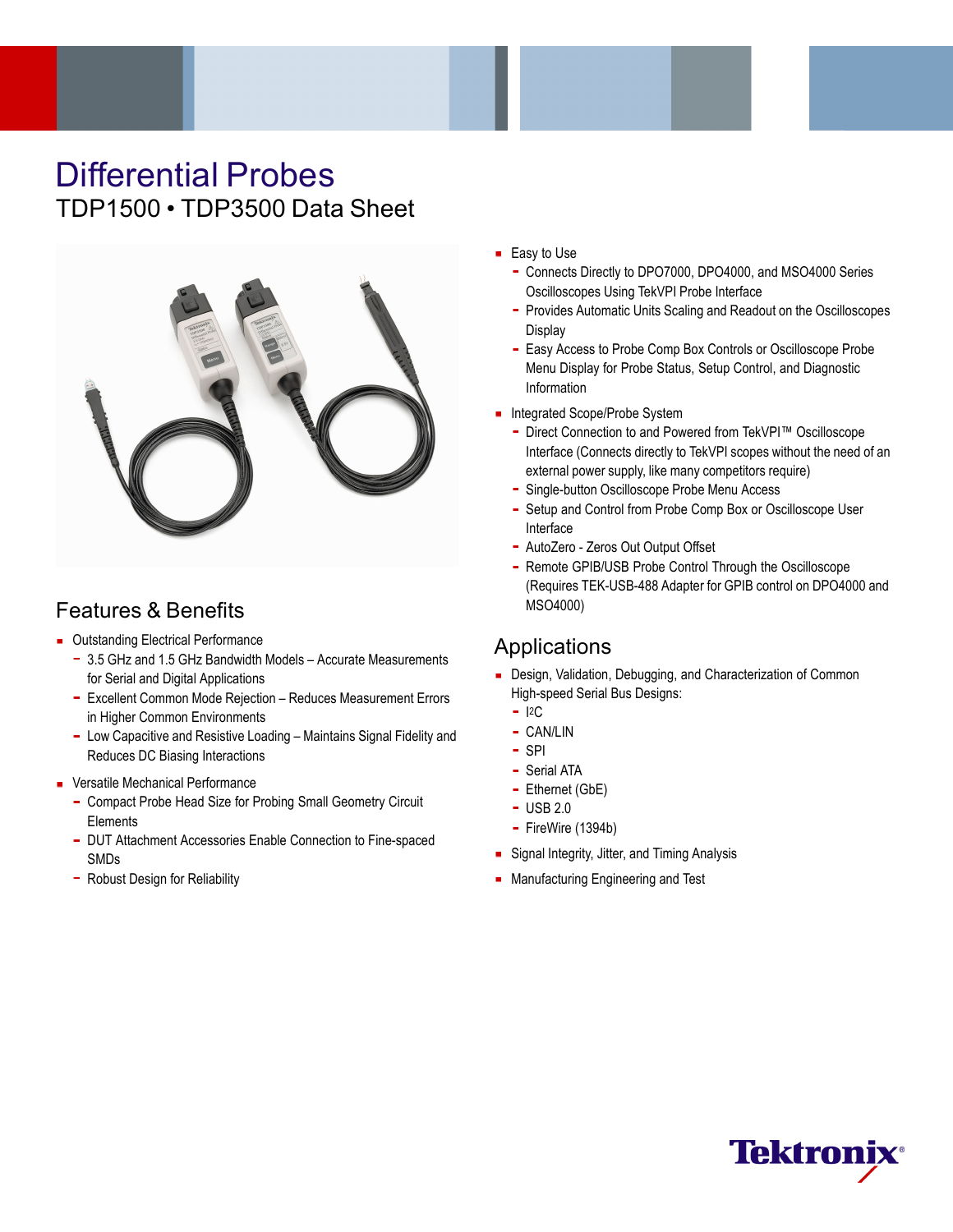### **Differential Probes - A Better Measurement Tool**

Differential active probes provide truer signal reproduction and fidelity for high-frequency measurements. With ultra-low input capacitance and versatile device-under-test connection capabilities, the TDP1500 and TDP3500 Differential-ended Active probes provide excellent high-speed electrical and mechanical performance required for today's digital system designs.

Specifically designed for use and direct connection to the TekVPI™ probe interface used on the DPO7000, DPO4000, and MSO4000 Series oscilloscopes, the TDP1500 and TDP3500 Differential probes achieve high-speed signal acquisition and measurement fidelity by solving three traditional problems:

- DUT loading effects Are reduced by lower input capacitance and high input resistance
- DUT connectivity A variety of accessories exist for attaching to small SMDs, some come standard or recommended
- Maximizing of system (oscilloscope and probe) bandwidth probing solutions for all measurements for TekVPI interface oscilloscope models up to 3.5 GHz

## **Characteristics**

| Characteristic                                                | <b>Description</b>                                                             |
|---------------------------------------------------------------|--------------------------------------------------------------------------------|
| Bandwidth (Probe only)                                        | $\geq$ 1.5 GHz warranted (TDP1500)<br>$\geq$ 3.5 GHz warranted (TDP3500)       |
| Attenuation (Probe only)                                      | 1x/10x (TDP1500)<br>5x (TDP3500)                                               |
| Rise Time (Probe only)                                        | $\leq$ 265 ps typical (TDP1500)<br>≤110 ps typical (TDP3500)                   |
| Differential Input<br>Capacitance                             | $\leq$ 1 pF (TDP1500)<br>≤0.3 pF (TDP3500)                                     |
| Differential Input<br>Resistance                              | 200 kΩ (TDP1500)<br>100 kΩ (TDP3500)                                           |
| Differential Input Dynamic<br>Range                           | $\pm 8.5$ V (10x) (TDP1500)<br>$\pm 850$ mV (1x) (TDP1500)<br>$±2$ V (TDP3500) |
| <b>CMRR</b>                                                   | >60 dB at 1 MHz (TDP1500, TDP3500)<br>>25 dB at 1 GHz (TDP1500, TDP3500)       |
| Input Offset Range                                            | $±7$ V (10x or 1x) (TDP1500)<br>±1 V displayed (TDP3500)                       |
| Operation Voltage Input<br>Range (Common Mode<br>Input Range) | $±7$ V (1x) (TDP1500)<br>$±7$ V (10x) (TDP1500)<br>+5 V to -4V (TDP3500)       |
| Noise                                                         | <50 nV/root Hz (TDP1500)<br>≈35 nV/root Hz (TDP3500)                           |
| Max Input Voltage<br>(Nondestruct)                            | $\pm 25$ V (DC + pk AC) (TDP1500)<br>$\pm 25$ V (DC + pk AC) (TDP3500)         |
| <b>Propagation Delay</b>                                      | 5.3 ns typical (TDP3500)<br>5.4 ns typical (TDP1500)                           |

#### **Physical Characteristics**

| <b>Dimensions</b> | mm   | in. |
|-------------------|------|-----|
| Cable Length*1    | 1200 | 48  |
|                   |      |     |
| Weight            |      | OZ. |
|                   |      |     |

\*1 Typical for TDP1500.

#### **Power Requirements**

TDP1500 and TDP3500 are powered directly by the DPO7000, DPO4000, and MSO4000 Series Oscilloscopes with TekVPI probe interface.

#### **Recommended Oscilloscopes**

DPO7000, DPO4000, MSO4000 Series Oscilloscopes with TekVPI probe interface.

#### **Minimum System Requirements / Instrument Compatibility**

The TDP3500 is fully supported on DPO7000, DPO4000, and MSO4000. The TDP1500 is fully supported on the DPO4000 and MSO4000. TDP1500 functions properly with DPO7000 Series firmware version 4.0.0 and above, but does not provide range control on the oscilloscope menu.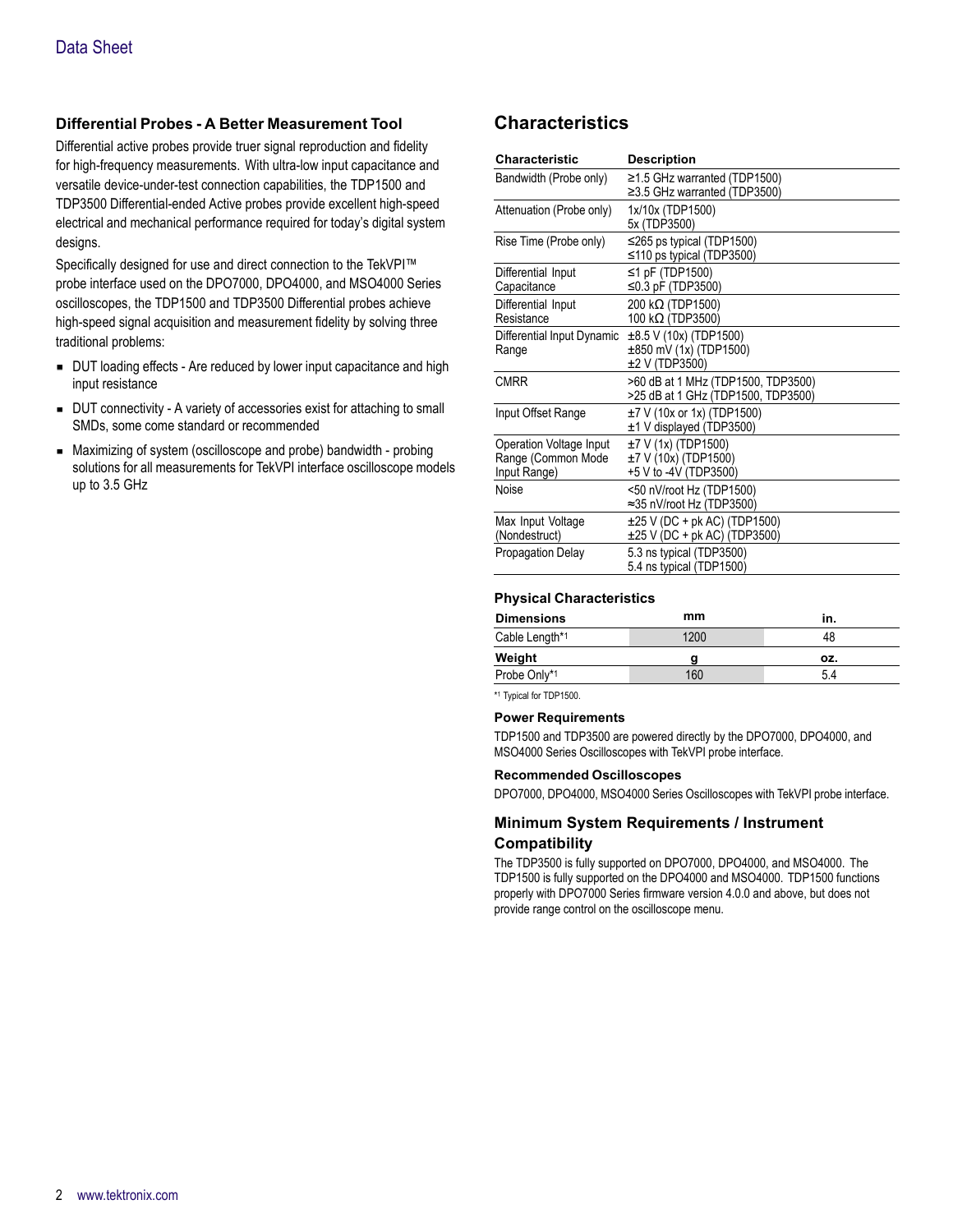## **Ordering Information**

#### **TDP1500**

1.5 GHz Differential Probe with TekVPI Interface, Certificate of Traceable Calibration Standard.

#### **TDP1500 – Standard Accessories Included**

#### **TDP3500**

3.5 GHz Differential Probe with TekVPI Interface, Certificate of Traceable Calibration Standard.

| <b>Description</b>                                                    | QTY Shipped   | <b>Reorder Part No.</b>           | <b>Reorder QTY</b> |
|-----------------------------------------------------------------------|---------------|-----------------------------------|--------------------|
| Pouch, Nylon Carrying Case with Inserts                               | 1 each        | 016-1952-xx                       | each               |
| Documentation Kit TDP1500, Includes:                                  | 1 each Kit    | 020-2866-xx (English w/ Standard) | 1 each             |
| <b>Printed User Manual</b>                                            |               | 020-2891-xx (Japanese w/ Opt L5)  | 1 each             |
| (English 071-2209-xx;<br>Japanese 071-2210-xx;                        |               | 020-2892-xx                       | 1 each             |
| Simplified Chinese 071-2211-xx) and a                                 |               | (Simplified Chinese w/ Opt L7)    |                    |
| CD containing (Technical Reference<br>Manual PDF English 071-2296-xx) |               |                                   |                    |
| Certificate of Traceability                                           | each          | Standard w/ Probe                 | each               |
| Accessory Kit TDP1500 (see contents<br>listed below, 0 through 10)    | 1 each        | 020-2702-xx                       | 1 each             |
| 0) Plastic Accessory Box                                              | 1 each        | 006-7164-xx                       |                    |
| 1) Straight Pins                                                      | 8 each        | 016-1891-xx                       | Pkg of 8 each      |
| 2) Longhorn VIA Adapter                                               | Pkg of 5 each | 016-1780-xx                       | Pkg of 5 each      |
| 3) 1-inch Solder Down                                                 | 1 each        | 196-3504-xx                       | 1 each             |
| 4) 3-inch Solder Down                                                 | 1 each        | 196-3505-xx                       | each               |
| 5) Y-Lead Adapter                                                     | 2 each        | 196-3434-xx                       | 1 each             |
| 6) Micro CKT Test Tip                                                 | 3 each        | 206-0569-xx                       | 1 each             |
| 7) Tip Saver                                                          | 2 each        | 016-1781-xx                       | 2 each             |
| 8) 3-inch Ground Lead                                                 | 2 each        | 196-3437-xx                       | Pkg of 2 each      |
| 9) Marker Band Set (2 each of 5 colors)                               | each          | 016-1315-xx                       | 1 each             |
| 10) Accessory Performance Summary<br>and Reorder Sheet                | each          | 001-1412-xx                       | 1 each             |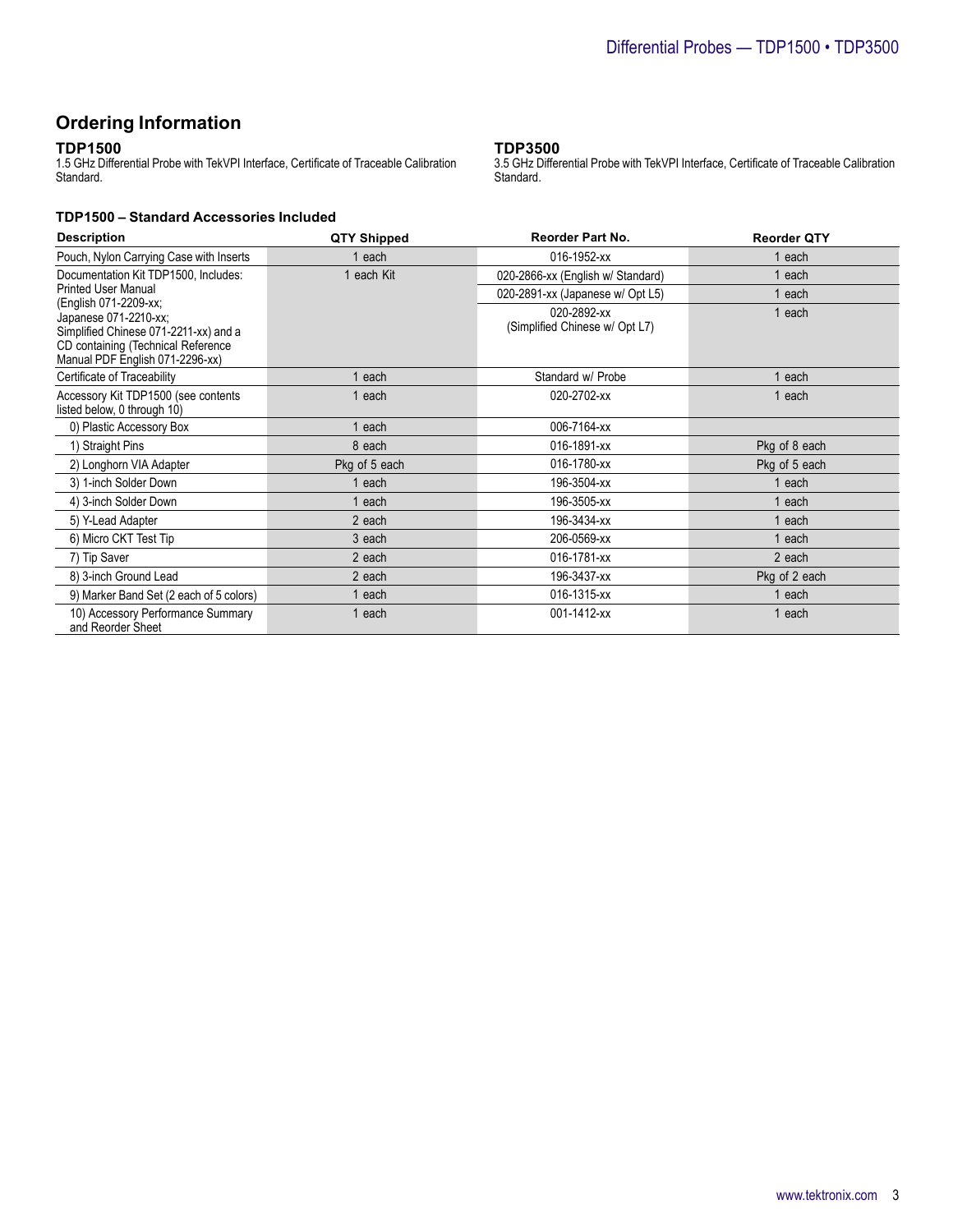#### **TDP3500 – Standard Accessories Included**

| <b>Description</b>                                                                                                                                               | <b>QTY Shipped</b> | <b>Reorder Part No.</b>                       | <b>Reorder QTY</b> |
|------------------------------------------------------------------------------------------------------------------------------------------------------------------|--------------------|-----------------------------------------------|--------------------|
| Pouch, Nylon Carrying Case with Inserts                                                                                                                          | 1 each             | 016-1952-xx                                   | 1 each             |
| Documentation Kit TDP3500, Includes:                                                                                                                             | 1 each Kit         | 020-2867-xx (English w/ Standard)             | each               |
| <b>Printed User Manual</b>                                                                                                                                       |                    | 020-2893-xx (Japanese w/ Opt L5)              | each               |
| (English 071-2212-xx;<br>Japanese 071-2213-xx;<br>Simplified Chinese 071-2214-xx) and a<br>CD containing (Technical Reference<br>Manual PDF English 071-2297-xx) |                    | 020-2894-xx<br>(Simplified Chinese w/ Opt L7) | 1 each             |
| Anti-static Wrist Strap                                                                                                                                          | each               | 006-3415-xx                                   | each               |
| Certificate of Traceability                                                                                                                                      | each               | Standard w/ Probe                             | each               |
| Accessory Kit TDP3500 (see contents<br>listed below, 1 through 7)                                                                                                | 1 each             | 020-2883-xx                                   | 1 each             |
| 0) Plastic Accessory Box                                                                                                                                         | 1 each             | 006-7164-xx                                   | each               |
| 1) Variable Spacing Tip Adapter                                                                                                                                  | Pkg of 4 each      | 016-1885-xx                                   | Pkg of 4 each      |
| 2) Square Pin Adapter                                                                                                                                            | Pkg of 4 each      | 016-1884-xx                                   | Pkg of 4 each      |
| 3) Y-Lead Adapter                                                                                                                                                | 2 each             | 196-3434-xx                                   | each               |
| 4) Micro CKT Test Tip                                                                                                                                            | 3 each             | 206-0569-xx                                   | each               |
| 5) 3-inch Ground Lead                                                                                                                                            | 2 each             | 196-3469-xx                                   | Pkg of 2 each      |
| 6) Marker Band Set (2 each of 5 colors)                                                                                                                          | each               | 016-1315-xx                                   | each               |
| 7) Accessory Performance Summary<br>and Reorder Sheet                                                                                                            | 1 each             | 001-1435-xx                                   | 1 each             |
| Accessory Kit; Solder-In Differential<br>Probes TDP3500, P6330, P7330, P7350                                                                                     | 1 each             | 020-2505-xx                                   | 1 each             |
| 1) Adapter, Resistor / Wire                                                                                                                                      | Pkg of 2 each      | 016-1926-xx                                   | Pkg of 2 each      |
| 2) Wire Assembly w/ 0.02 dia                                                                                                                                     | Pkg of 10 each     | 016-1930-xx                                   | Pkg of 10 each     |
| 3) Wire Assembly w/ 0.008 dia                                                                                                                                    | Pkg of 10 each     | 016-1931-xx                                   | Pkg of 10 each     |
| 4) 10 $\Omega$ Resistor w/ 0.02 dia Wire                                                                                                                         | Pkg of 10 each     | 016-1927-xx                                   | Pkg of 10 each     |
| 5) 10 $\Omega$ Resistor w/ 0.008 dia Wire                                                                                                                        | Pkg of 10 each     | 016-1933-xx                                   | Pkg of 10 each     |
| 6) 20 $\Omega$ Resistor w/ 0.02 dia Wire                                                                                                                         | Pkg of 10 each     | 016-1928-xx                                   | Pkg of 10 each     |
| 7) 20 $\Omega$ Resistor w/ 0.008 dia Wire                                                                                                                        | Pkg of 10 each     | 016-1934-xx                                   | Pkg of 10 each     |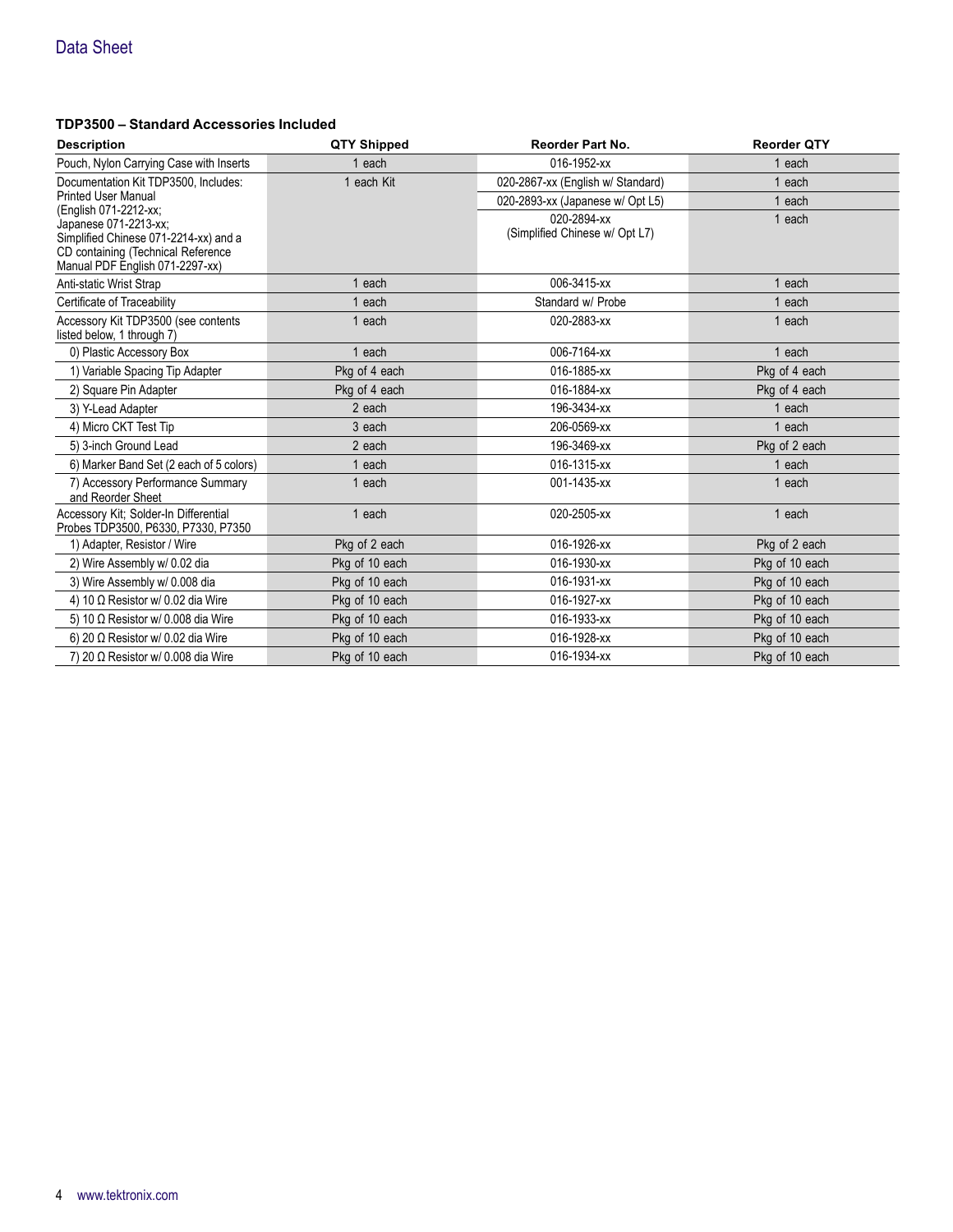## Differential Probes — TDP1500 • TDP3500

#### **Optional Accessories**

| <b>Description</b>          | <b>TDP1500</b> | <b>TDP3500</b> | <b>Ordering Part Number (Qty)</b> |
|-----------------------------|----------------|----------------|-----------------------------------|
| BNC to Probe Tip Adapter    |                |                | 679-4094-xx (set of 1)            |
| TwinFoot™ Adapter           |                |                | 016-1785-xx (set of 4)            |
| TwinTip™ Adapter            |                |                | 016-1786-xx (set of 4)            |
| VariTip™ Adapter            |                |                | 016-1890-xx (set of 8)            |
| IC Micro Grabber            |                |                | 013-0309-xx (set of 2)            |
| Micro KlipChip™ Adapter     |                |                | SMK-4 (set of 4)                  |
| IEEE 1394 Adapter           |                |                | 679-5027-xx (set of 1)            |
| <b>Short Ground Contact</b> |                |                | 016-1783-xx (set of 10)           |
| Spring-loaded Ground        |                |                | 016-1782-xx (set of 6)            |

#### **Manual Options**

| <b>Option</b> | <b>Description</b>                          |
|---------------|---------------------------------------------|
| Opt. L0       | English user instruction manual (Standard). |
| Opt. L5       | Japanese user instruction manual.           |
| Opt. L7       | Simplified Chinese instruction manual.      |

#### **Service Options**

| Option              | <b>Description</b>                                                                                      |
|---------------------|---------------------------------------------------------------------------------------------------------|
| Opt. C <sub>3</sub> | Calibration Service 3 years                                                                             |
| Opt. C5             | Calibration Service 5 years                                                                             |
| Opt. D1             | <b>Calibration Data Report</b>                                                                          |
| Opt. D3             | Calibration Data Report 3 years (with Opt. C3)                                                          |
| Opt. D5             | Calibration Data Report 5 years (with Opt. C5)                                                          |
| Opt. R3             | Repair Service 3 years                                                                                  |
| Opt. R5             | Repair Service 5 years                                                                                  |
| Opt. CA1            | Single calibration event, or coverage for the designated<br>calibration interval, whichever comes first |

## $C \in$



Tektronix is registered to ISO 9001 and ISO 14001 by SRI Quality System Registrar.



Product(s) complies with IEEE Standard 488.1-1987, RS-232-C, and with Tektronix Standard Codes and Formats.